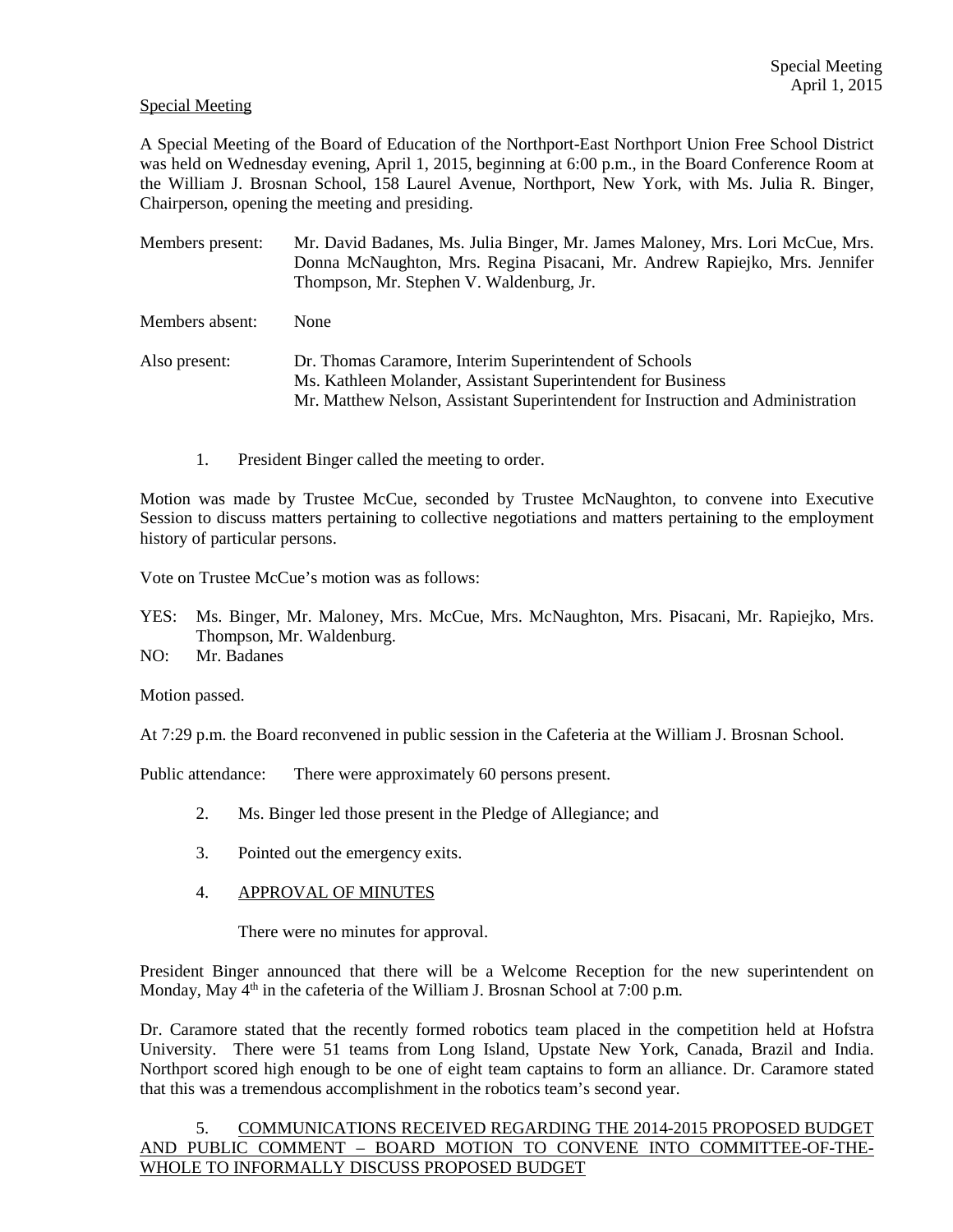Dr. Caramore reviewed the 2015-2016 Preliminary Budget discussing student enrollment, a projected budget of \$159,610,835, resulting in a budget-to-budget increase of 0.32%, projected tax levy increase of \$1.32%, NYS allowable levy limit of \$1.81%, and an estimated tax rate increase of 1.61%. The tax rate will be set by the Town of Huntington in October 2015. The projected revenue for 2015-2016 is 88% from the Tax Levy, 9% from State Aid, 1% from Reserves & Fund Balance, and 2% Miscellaneous. The State Aid amount is an improvement of approximately 1% which is the largest the District has received in recent memory.

Dr. Caramore reviewed the Fund Balance. The proposed 2015-2016 Assigned Fund Balance is \$2,390,000, -15.40% change; and the proposed 2015-2016 Unassigned Fund Balance is \$6,380,000, 0.25% change, for a total of \$8,770,000, -4.56% change.

Dr. Caramore reviewed the Restrict Reserves in the Employee Benefit Accrued Liability Reserve, Retirement Contribution Reserve, Unemployment Insurance Reserve, Workers' Compensation Reserve, and Insurance, estimating the total balance of all Restricted Reserves for June 30, 2015 to be \$8,282.863. Dr. Caramore is not recommending the use of any Restricted Reserves for 2015-2016.

Dr. Caramore reviewed the Capital Projects to consider for 2015-2016. The following Capital Projects are included in the preliminary budget: replacement of three (3) boilers and associated mechanical systems at Northport High School, estimated cost \$1,125,000; replacement of both exterior bleachers and press box at Northport High School, estimated cost \$825,000; for a total of \$1,950,000. The following Capital Projects may be funded by Capital Reserves: pave gravel lot at Northport High School including drainage, lighting and curbing, estimated cost \$325,000; auditorium theatrical lighting at East Northport Middle School, estimated cost \$100,000; replacement of two (2) boilers and associated mechanical systems with gas conversation at Norwood Avenue Elementary School, estimated cost \$750,000; for a total of \$1,175,000. As of June 30, 2014, the 2008 Capital Reserve Fund had a balance of \$272,503 and the 2012 Capital Reserve Fund had a balance of \$912,879, totaling \$1,185,382.

Dr. Caramore stated that there were a number of items that were originally listed in the 2015-2016 preliminary budget that will now be done in the current year's budget including \$21,000 for security, \$7,000 for transportation contracts, and \$45,000 to complete the purchase of new marching band uniforms.

There was a brief discussion reading the use of restricted reserves and the use and funding of capital reserves.

- 5.01 Communications received regarding the proposed 2015-2016 budget:
	- 5.01.1 Letter from Ms. Nicole O'Rourke, re: Full Day Kindergarten
	- 5.01.2 Letter from Mr. David Gaines, re: District Art Chairperson
	- 5.01.3 Letter from Mr. and Mrs. Eric Alexander, re: District Art Chairperson
	- 5.01.4 Letter from Ms. Christina Holihan, re: Music and Art

Ms. Holihan addressed the Board stating her concerns regarding the elimination of the Art Chairperson and combing the Art and Music Departments under one Director. Ms. Holihan stated that the extensive art curriculum at the high school deserves guidance and a leadership role.

5.01.4 Letter from Ms. Jennifer McNaughton, re: Art Chairperson for the

**District** 

# PUBLIC PARTICIPATION

Name Comment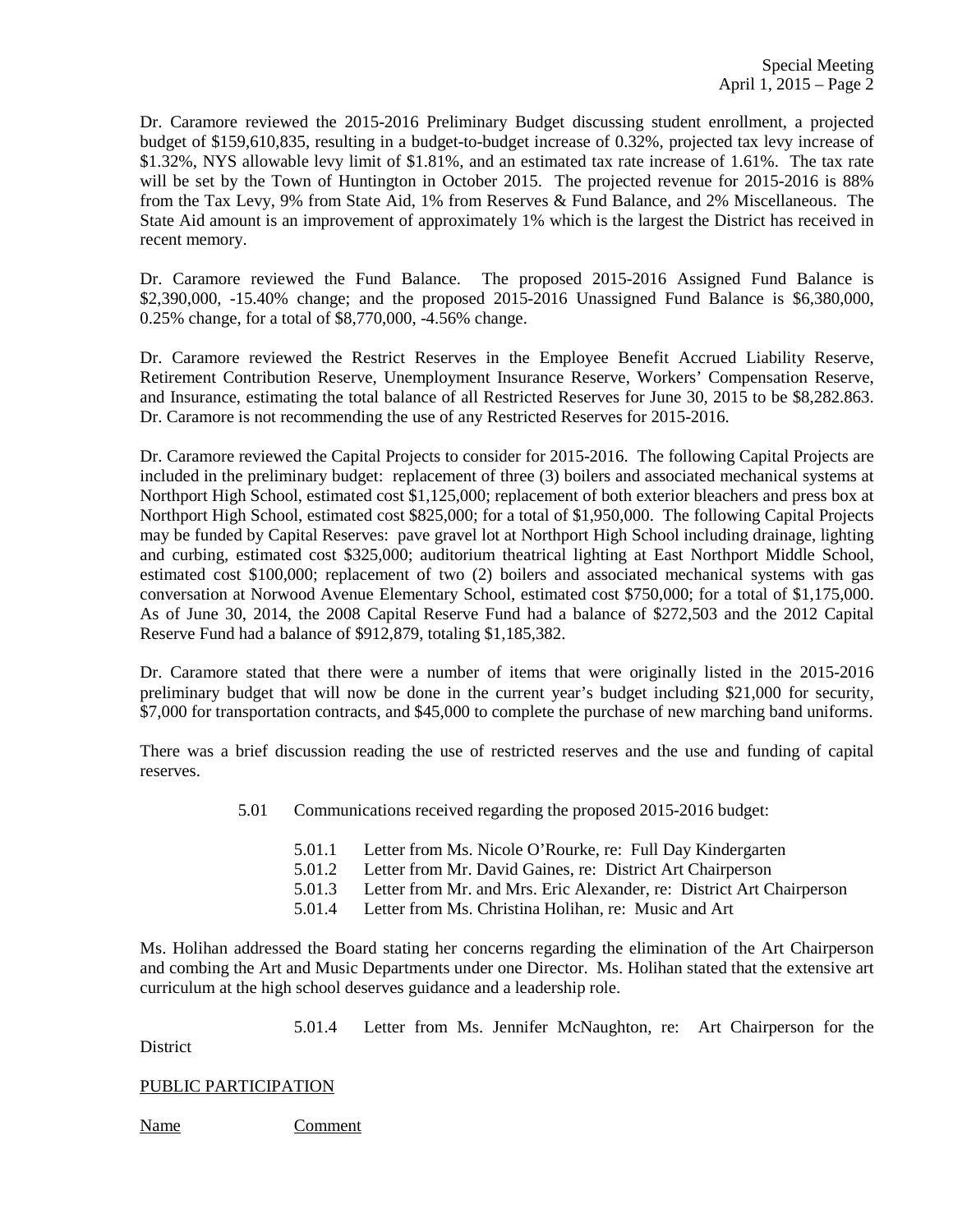Denise Howard Addressed the Board to advocate for a child safety zone at Timberpoint Drive to Michael Howard Northport Middle School and asked if the transportation committee could address Parents this issue.

Dr. Caramore stated that the District received the petition for a child safety zone and it was sent to BOCES. Dr. Caramore stated that the Board has no authority to make exceptions and if the study comes back that it is not a child safety zone the Board cannot legally create one.

| Cathie Josephson<br>Parent                       | Read a letter to the Board advocating for special needs students and asked the<br>Board to have the same opportunities available for children with disabilities. Ms.<br>Josephson asked the Board to budget for an adaptive swing on the playground.                                                                                                               |  |
|--------------------------------------------------|--------------------------------------------------------------------------------------------------------------------------------------------------------------------------------------------------------------------------------------------------------------------------------------------------------------------------------------------------------------------|--|
| Student                                          | Hannah Van Wickler Addressed the Board in support of keeping the Chairperson of Art position and<br>keeping the music and art departments strong.                                                                                                                                                                                                                  |  |
| <b>Marissa Faltings</b><br>Student               | Address the Board in support of keeping the Chairperson of Art position and<br>keeping the same opportunities for students.                                                                                                                                                                                                                                        |  |
| Peter Mainetti<br>Parent                         | Address the Board in support of keeping the Chairperson of Art position, stating<br>that he doesn't think someone could run both the art and music departments and<br>maintain the level of excellence.                                                                                                                                                            |  |
| Joe Sabia<br><b>Former Trustee</b>               | Commended Dr. Caramore on his level-headed and smooth approach to the budget<br>process this year and for producing a very fair budget.                                                                                                                                                                                                                            |  |
| Tammie Topel<br><b>Former Trustee</b>            | Addressed the Board on behalf of a special education parent new to the District and<br>stated that the high school should be a truly inclusive high school. Ms. Topel spoke<br>about the child safety zone and the unusual terrain of Northport. Ms. Topel also<br>stated that it is prudent to fund reserves and that the community needs to be aware<br>of this. |  |
| Stephanie Ferland<br>Parent                      | Stated that the Transportation Committee was formed just to look at bus stops that<br>were changed due the new computer program.                                                                                                                                                                                                                                   |  |
| <b>Antoinette Blanck</b><br><b>UTN</b> President | Stated that a child safety zone and the transportation committee are two very<br>different things and that the committee's purpose was to review bus stops and had<br>no bearing on who was to get a bus.                                                                                                                                                          |  |
| David Stein<br>Parent                            | Asked how the District gets funding from State Aid and if there is something that<br>can be done to correct the disparity.                                                                                                                                                                                                                                         |  |
| factors.                                         | Dr. Caramore stated that it is a complicated formula that comes from the State. Ms. Kathleen Molander<br>stated that the formula is based on income, assessed valuation, free and reduced lunch and several other                                                                                                                                                  |  |

Eleni Russell Thanked the Board for putting forth full day kindergarten in the 2015-2016 budget. Parent Ms. Russell asked the Board to consider putting the art chairperson position back in the budget.

 5.02 Motion to convene into Committee-of-the-Whole to informally discuss the proposed 2015-2016 budget and resolutions

At 8:52 p.m., motion was made by Trustee Waldenburg, seconded by Trustee Badanes, to convene into Committee-of-the-Whole.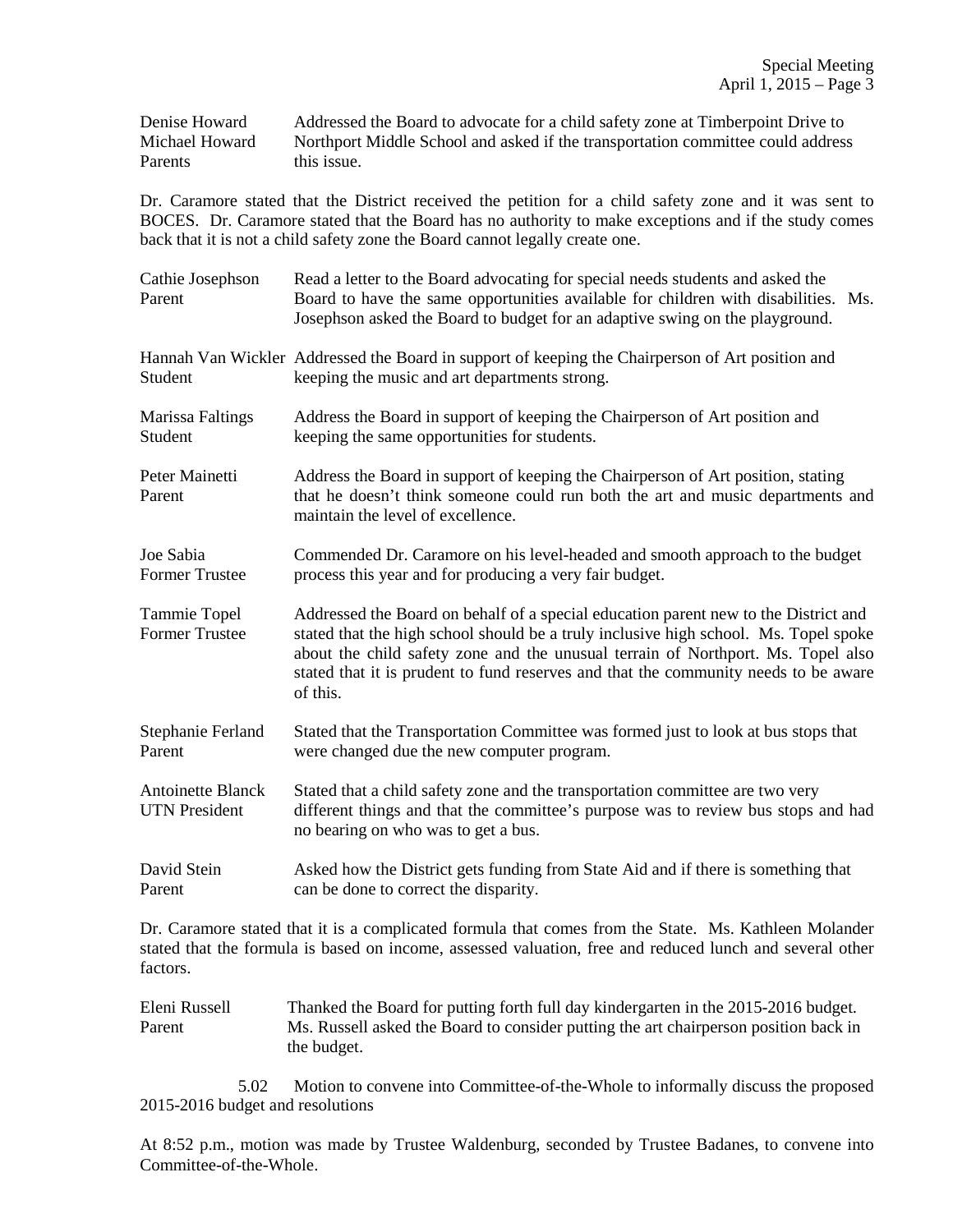Unanimously carried.

# 6. MOTION TO RECONVENE INTO SPECIAL MEETING

At 9:54 p.m., motion was made by Trustee Thompson, seconded by Trustee Maloney, to reconvene into special meeting.

Unanimously carried.

 6.01 Motion was made by Trustee Thompson, seconded by Trustee McCue, to approve the following SEQRA resolution:

 "**WHEREAS**, the Board of Education of the Northport-East Northport Union Free School District desires to embark upon the following capital improvements at the District's facilities: 1) replacement of three (3) boilers and associated mechanical systems at Northport High School and (2) replacement of both exterior bleachers and press box at Northport High School, (1) paving of the gravel lot at Northport High School including drainage, lighting and curbing, (2) replacement of auditorium theatrical lighting at East Northport Middle School and (3) replacement of two (2) boilers with gas conversion and associated mechanical systems at Norwood Elementary School; and

**WHEREAS**, said capital improvements are subject to classification under the State Environmental Quality Review Act (SEQRA); and

**WHEREAS**, maintenance or repair involving no substantial changes in an existing structure or facility are classified as Type II Actions under the current Department of Environmental Conservation SEQR Regulations (Section 6 NYCRR 617.5 (c); and

**WHEREAS**, replacement, rehabilitation or reconstruction of a structure or a facility, in kind, on the same site, including upgrading buildings to meet building or fire codes, unless such action meets or exceeds any of the thresholds in section 617.4 are classified as Type II Actions under the current Department of Environmental Conservation SEQR Regulations (Section 6 NYCRR 617.5 (c)(2)); and

**WHEREAS**, routine activities such as renovations to, or expansions of existing public school facilities by less than 10,000 square feet are classified as Type II Actions under the current Department of Environmental Conservation SEQR Regulations (Section 6 NYCRR 617.5(c)(8)); and

**WHEREAS**, the SEQR Regulations declare Type II Actions to be actions that have no significant impact on the environment and require no further review under SEQR; and

**WHEREAS**, the Board of Education, as the only involved agency, has examined all information related to the capital improvement projects and has determined that the capital improvement projects for 1) replacement of three (3) boilers and associated mechanical systems at Northport High School and (2) replacement of both exterior bleachers and press box at Northport High School, (1) paving of the gravel lot at Northport High School including drainage, lighting and curbing, (2) replacement of auditorium theatrical lighting at East Northport Middle School and (3) replacement of two (2) boilers with gas conversion and associated mechanical systems at Norwood Elementary School are classified as Type II Actions pursuant to Section  $617.5(c)(1),(2)$  and (8) of the SEQR Regulations;

**NOW, THEREFORE, BE IT RESOLVED**, that the Board of Education hereby declares itself lead agency in connection with the requirements of the State Environmental Quality Review Act; and

**BE IT FURTHER RESOLVED**, that the Board of Education hereby declares that the capital improvements outlined above are Type II Actions, which require no further review under SEQR; and

**BE IT FURTHER RESOLVED**, that the Board of Education hereby shall forward an official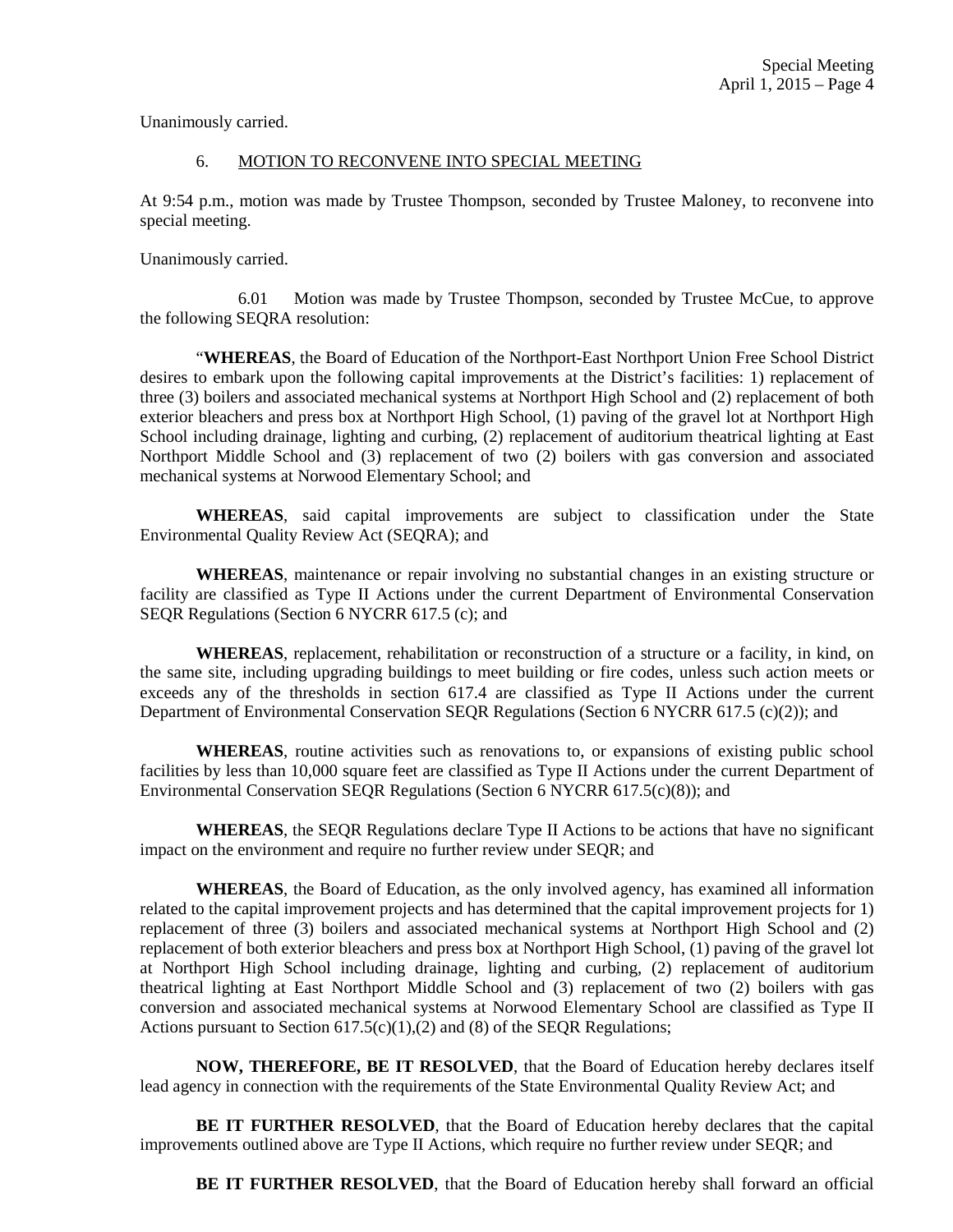copy of this Resolution to the New York State Education Department together with a copy of the correspondence from the New York State Office of Parks, Recreation and Historic Preservation in connection with its request for approval of the listed project from the New York State Education Department."

Unanimously carried.

#### 7. FINALIZATION OF PROPOSITIONS

7.01 Motion to Finalize the Propositions that will be submitted to the Voters on May 19,

2015

Motion was made by Trustee Badanes, seconded by Trustee Pisacani to approve the following resolution:

 "BE IT RESOLVED, that the following proposition shall be submitted to the voters at the May 19, 2015 Annual Vote as 'Proposition No. 1':"

#### **RESOLVED, that the Annual School District Budget for the 2015-2016 School Year in the amount of \$159,588,325 and the necessary taxes therefore be approved**

Unanimously carried.

Motion was made by Trustee Waldenburg, seconded by Trustee Badanes, to approve the following resolution:

 "BE IT RESOLVED that the Board of Education shall present to the qualified voters of the Northport-East Northport Union Free School District at a special meeting to be held on May 19, 2015 the following proposition in substantially the following form as 'Proposition No. 2':"

SHALL the Board of Education of the Northport-East Northport Union Free School District be authorized to expend the sum of \$272,503 from the 2008 General Construction/Electro-Mechanical Capital Reserve and \$902,497 from the 2012 Capital Reserve II, for a total of \$1,175,000 for capital improvements as follows: (1) paving of the gravel lot at Northport High School including drainage, lighting and curbing (2) replacement of auditorium theatrical lighting at East Northport Middle School and (3) replacement of two (2) boilers with gas conversion and associated mechanical systems at Norwood Avenue Elementary School, all of the foregoing to include all labor, materials, equipment, apparatus and incidental costs related thereto.

Unanimously carried.

Motion was made by Trustee Waldenburg, seconded by Trustee Maloney, to approve all items under 8. and 9., except withdrawn item 9.09.

# 8. SUPERINTENDENT'S REPORT, GENERAL – FOR BOARD ACTION

 8.01 Approving the Personnel Actions Report, dated April 1, 2015, attached and made part of the official minutes.

Trustee Badanes announced the appointment of Mr. Robert Banzer as Superintendent of Schools effective July 1, 2015.

President Binger announced the retirements of Janet Schmidt, Teaching Assistant at Bellerose Avenue School, Delia Pace, Teacher Aide at Ocean Avenue School, and Karen Weiderman, Clerk Typist at Northport Middle School.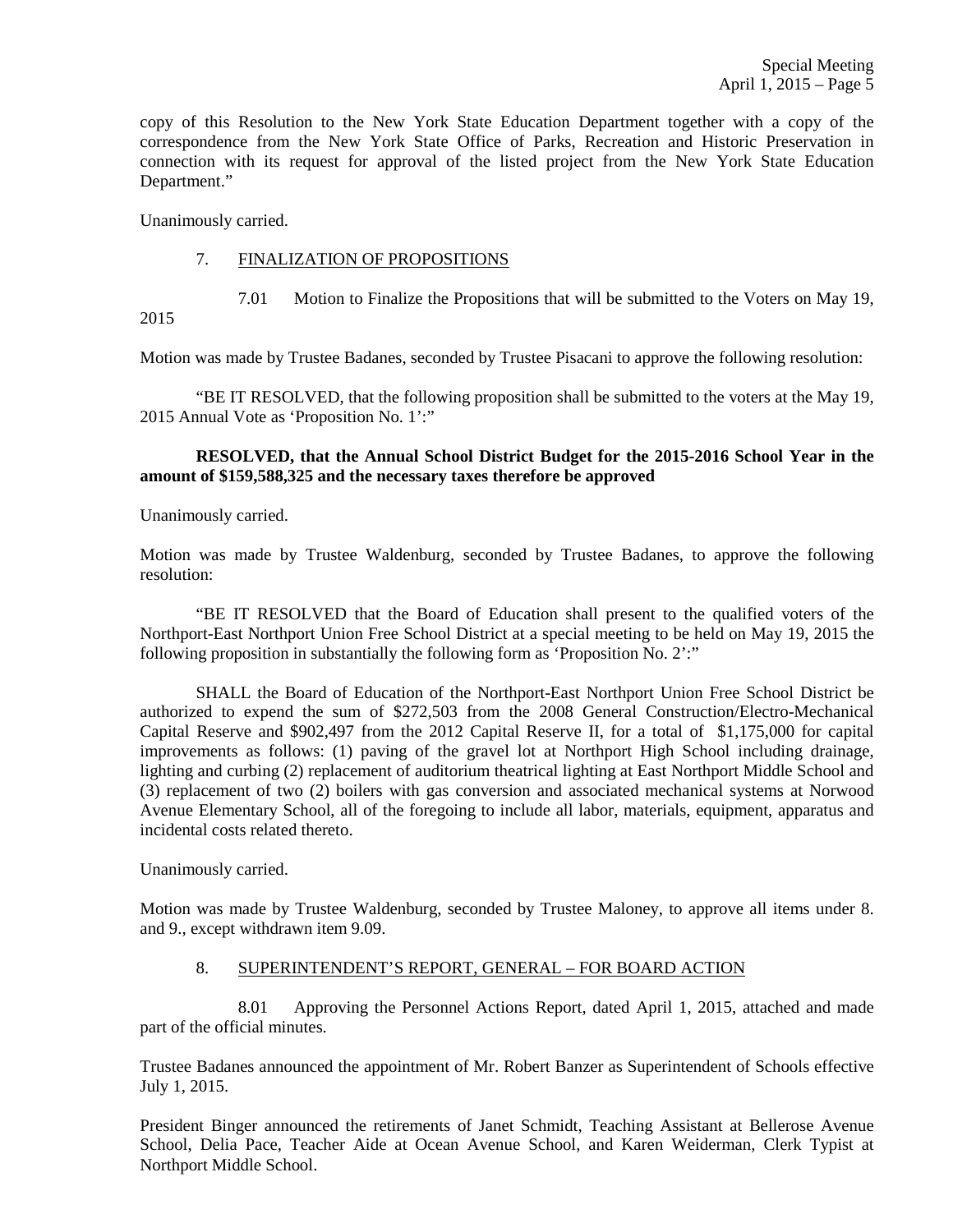#### 8.02 Approving Schedule J – Committee on Special Education

#### 9. SUPERINTENDENT'S REPORT, FINANCIAL – FOR BOARD ACTION

9.01 Approving the following donations to the District:

|                      | 9.01.1 | \$500.00 from Sandra and Michael Leahy to the Leslie Spanko Memorial   |
|----------------------|--------|------------------------------------------------------------------------|
| Scholarship          |        |                                                                        |
|                      | 9.01.2 | \$100.00 from Roberta Heller to the Leslie Spanko Memorial Scholarship |
|                      | 9.01.3 | \$100.00 from Kathleen Hartman to the Leslie Spanko Memorial           |
| Scholarship          |        |                                                                        |
|                      | 9.01.4 | \$100.00 from Rosemary and Kenneth Bair to the Leslie Spanko Memorial  |
| Scholarship          |        |                                                                        |
|                      | 9.01.5 | \$100.00 from Rebecca Galway to the Leslie Spanko Memorial             |
| Scholarship          |        |                                                                        |
|                      | 9.01.6 | \$10.00 from Valerie and Richard Romanczyk to the Leslie Spanko        |
| Memorial Scholarship |        |                                                                        |
|                      | 9.01.7 | \$30.00 from Erin Cassino to the Leslie Spanko Memorial Scholarship    |
|                      | 9.01.8 | \$25.00 from Suzanne and Stephen Dickinson to the Leslie Spanko        |
|                      |        |                                                                        |

Memorial Scholarship

 9.01.9 A Dell PowerEdge 2900 server from Mr. Richard Gallo, Systems Administrator for Applied Visions Inc., to be used in the Northport High School Digital Networks-CCNA Discovery course to provide a simulated client server environment for experimentation and lab activities, value estimated by the donor to be approximately \$500

9.02 Approving the following resolution:

 "BE IT RESOLVED, that the Board of Education hereby gratefully accepts a donation of \$555 from Northport-East Northport residents whose names are more fully set forth in the attached document, for the purposes of covering the cost of transportation for the Northport High School Urban Studies class field trip on March 12, 2015 and increase the 2014-2015 budget code A2110.4161.30.2903 by \$555 for this purpose.

 BE IT RESOLVED, that the Board of Education hereby approves an increase in the revenue code A2705 of the 2014-2015 budget by \$555 with the understanding that this increase in revenue is the result of donations from Northport-East Northport residents."

 9.03 Authorizing the Board President to sign contract with the following school districts to provide health services for Northport-East Northport students attending schools in that district during the 2014-2015 school year:

 9.03.1 Huntington Union Free School District, fifteen (15) students attending St. Patrick's School @ \$603.00, totaling \$9,045.00

 9.03.2 Smithtown Central School District, two (2) students attending Harbor Country Day School, two (2) students attending Sts. Philip & James School, and twelve (12) students attending Smithtown Christian School @ \$836.21, totaling \$13,379.36

 9.04 Approving a Rider to Agreement between the Board of Education of the Northport-East Northport Union Free School District and Medieval Times Dinner & Tournament, Inc. (NMS)

 9.05 Approving a Rider to Agreement between the Board of Education of the Northport-East Northport Union Free School District and Brightspark Travel, Inc. (NHS)

 9.06 Approving a Consultant Agreement between the Northport-East Northport Union Free School district and Tim Green (ENMS)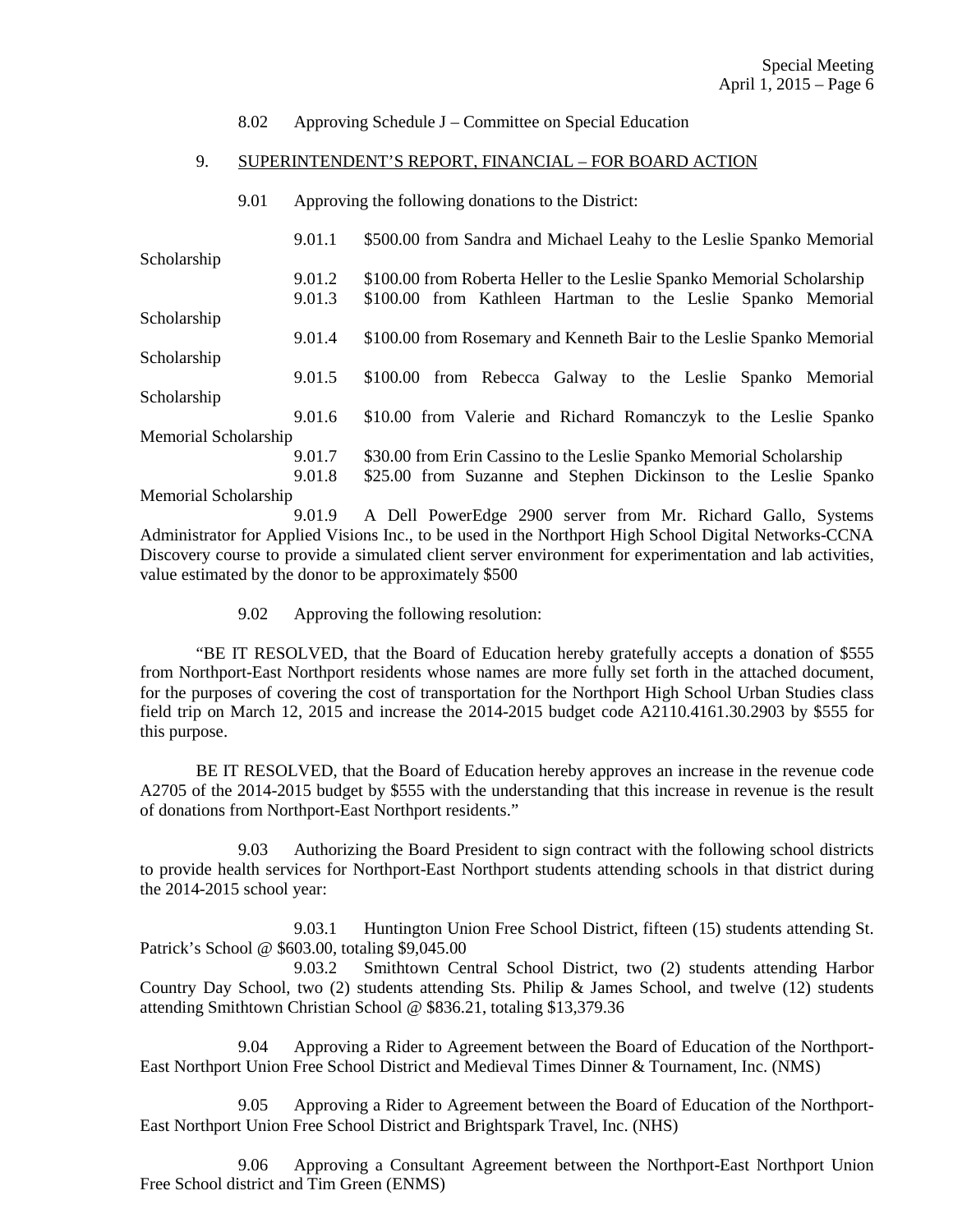9.07 Approving a License and Operating Agreement between the Northport-East Northport Union Free School District and Kaplan K12 Learning Services, LLC (NHS)

 9.08 Approving a Rider to Agreement between the Board of Education of the Northport-East Northport Union Free School District and Schoolman Transportation System, Inc. d/b/a Classic Coach (NHS)

9.09 WITHDRAWN

2015

 9.10 Receiving the Districtwide Five Year Capital Project Improvement Plan for the fiscal years 2013-2014 to 2018-2019 inclusive

 9.11 Approving the Claims Auditor's Report for Warrants and Schedule of Claims for payments dated:

February 13, 2015 (Payroll Trust & Agency Warrant), February 13, 2015 (Accounts Payable Warrant), February 27, 2015 (Payroll Trust & Agency Warrant), February 27, 2015 (Accounts Payable Warrant), February 2015 (Claims Audit Report)

 9.12 Approving Claims Auditor's Report – Payroll Audit for the Payroll Distribution/Audit dated February 27, 2015 (Central Office)

 9.13 Approving the Treasurer's Report and Monthly Summary of Receipts and Disbursements:

9.13.1 Treasurer's Report for the period January 1, 2015 through January 31,

9.13.2 Monthly Summary of Receipts and Disbursements for January 2015

9.14 Approving the Schedule of Investments as of January 31, 2015

9.15 Approving the Collateral Schedule as of January 31, 2015

9.16 Approving the Bank Reconciliation Report for the Month Ended January 31, 2015

 9.17 Approving the General Fund Projected Cash Flow Statement for the year ending 2014-2015, Actual Data July 1, 2014 – January 31, 2015, Estimated Data February 1, 2015 – June 30, 2015

9.18 Approving transfer of general fund appropriations in the 2014-2015 budget

 9.19 Approving the Monthly Revenue and Budget Status Report – School Lunch Fund for the month ending January 31, 2015

 9.20 Approving the Monthly Revenue and Budget Status Report – Special Aid Fund for the month ending January 31, 2015

 9.21 Approving the Monthly Revenue and Budget Status Report – General Fund for the month ending January 31, 2015

 9.22 Approving the Monthly Revenue and Budget Status Report – Capital Fund for the month ending January 31, 2015

 9.23 Approving the School Lunch Profit and Loss Statement for the month ending January 31, 2015